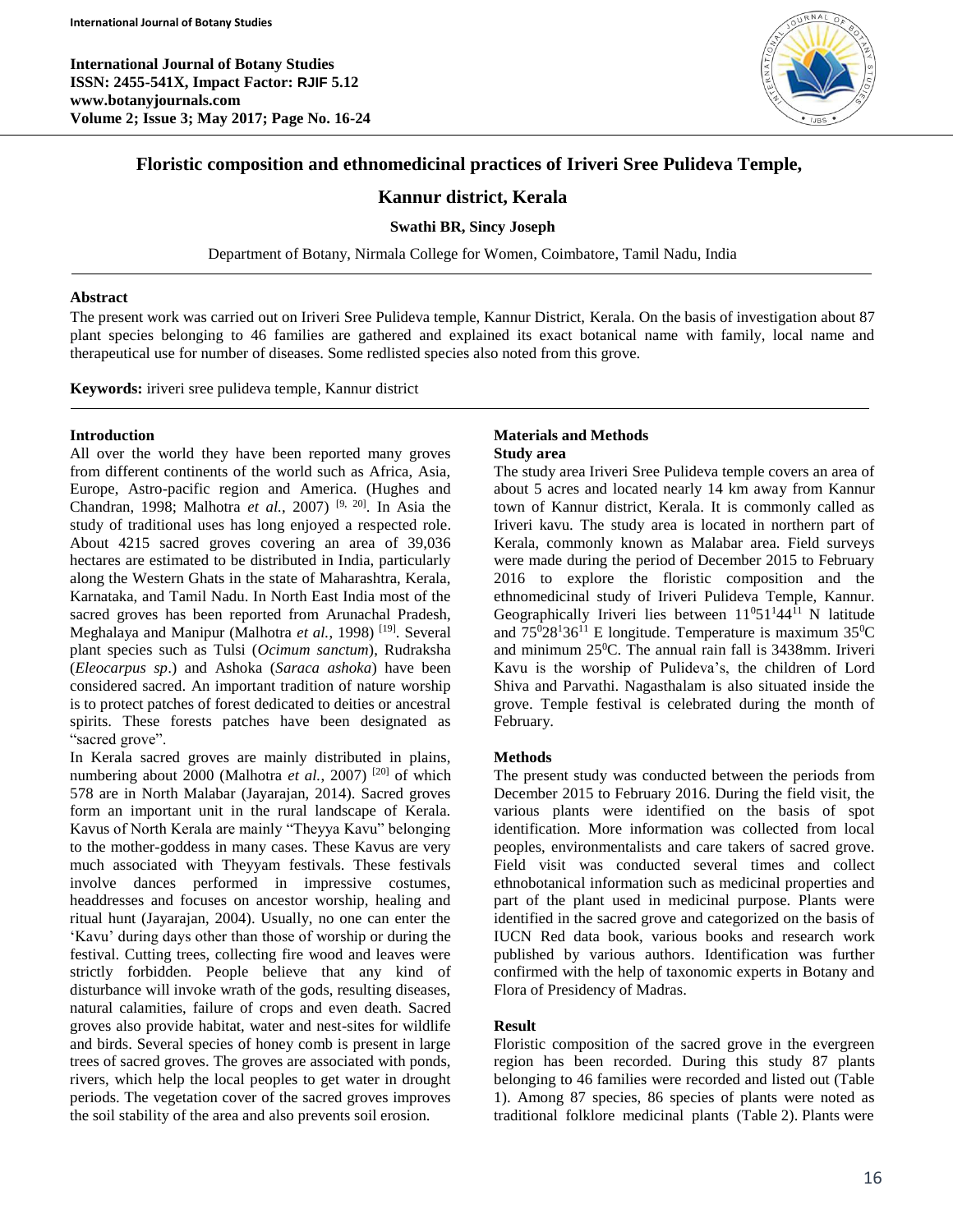enumerated with botanical names, local names (English/Malayalam), family and useful parts in various ailments. Of the 87 species maximum number were dicotyledons (81) followed by monocotyledons (*Caryota urens* L., *Agave americana* L. and *Zeuxine longilabris* (Lindl.) Trimen), gymnosperms (*Cycas circinalis* L and *Gnetum ula* Brongn.) and pteridophytes (*Selaginella* sp.) (Table- 3). Among 87 species, 9 species of Fabaceae family were noted as dominant family: followed by Acanthaceae with 5 species, Asclepidaceae, Combretaceae and Verbenaceae with 4 species each. Besides 6 families represented by 3 species, 8 families represented by 2 species and 27 families represented by single species (Table 4 & 5).The medicinal plants listed above were distributed as 38 trees (43.67%), 23 climbers (26.43%), 15 herbs (17.24%) and 11 shrubs (12.64%), (Table 6). From the interaction with peoples surrounding the area, the ethnomedicinal uses of plants have been documented and presented in Table 2. Ethnomedicinal uses of *Euodia lunuankenda* (Gaertn.) Merr. were not yet revealed. Beside leaves were the most widely used plant part accounting for 30% of the above reported medicinal plant uses, followed by root (22.6%), bark

 $(20.6\%)$ , fruits  $(6\%)$ , seeds and whole plant  $(7.3\%)$  each. Some other parts such as flower, rhizome, stem, latex, aerial parts are also used, which account for 8.6% of the total use of the plants (Table 7).

In the present study 10 plants comes under IUCN Red list category. Among 10 plants *Cycas circinalis* L. and *Euodia lunuankenda* (Gaertn.) Merr comes under endangered category. *Pterocarpus marsupium* Roxb. is considered as vulnerable and 7 species comes under least concern (*Bauhinia acuminata* L., *Bauhinia purpurea* Linn., *Caryota urens* L., *Gnetum ula* Brongn., *Gomphia serrata* (Gaertu).Kanis, *Limnophila repens* (Benth.) Benth., *Lindernia crustacea* (L.) F.Muell.).From the study the value of sacred grove was found as immense. It has been the repositories of rich medicinal plants, wild relatives of crops and many important species, which act as the valuable gene pool. Sacred Groves provide shelter to thousands of flora and fauna. It is considered as reservoir of biodiversity, which consist of RET species. It helps in keeping the water cycle in local areas. Sacred groves improve soil stability, prevent the soil erosion and provide irrigation for agriculture in drier climates.

| S.No.           | <b>Botanical Name</b>                      | Habit      | Family         | <b>Common Name English/Malayalam</b> |
|-----------------|--------------------------------------------|------------|----------------|--------------------------------------|
| 1               | Abrus pulchellus Wall.                     | Climber    | Fabaceae       | Showy rosary pea/Valiya kattumuthira |
| $\overline{2}$  | Acacia torta Craib.                        | Climber    | Fabaceae       | Twisted acacia/ Kallinga             |
| $\overline{3}$  | Adenanthera pavonina L.                    | Tree       | Mimosaceae     | Red sandal tree/ Manchadi            |
| $\overline{4}$  | Agave americana L.                         | Shrub      | Amaryllidaceae | American aloe/ Eroppa kaitha         |
| 5               | Ailanthus excelsa Roxb.                    | Tree       | Simaroubaceae  | Tree of heaven/ Matti                |
| 6               | Alseodaphne semecarpifolia Nees.           | Tree       | Lauraceae      | Mulakunari                           |
| $\tau$          | Bauhinia acuminata L.                      | Shrub      | Cesalpiniaceae | White orchid tree/ Mandharam         |
| $8\,$           | Bauhinia purpurea Linn.                    | Tree       | Cesalpiniaceae | Purple orchid tree/ Mandharam        |
| 9               | Blepharistemma serratum (Dunst.)           | Shrub      | Rhizophoraceae | Neerkurunda                          |
| 10              | Blumea lacera DC.                          | Herb       | Asteraceae     | Kukkuram                             |
| 11              | Blumea laciniata DC.                       | Herb       | Asteraceae     | Cut leaf blumea                      |
| 12              | Breynia vitis-idaea (Burm f.) C.E.C Fisch. | Tree       | Phyllanthaceae | Indian snowberry/ Kattuniruri        |
| 13              | Bridelia retusa Spr.                       | Tree       | Phyllanthaceae | Spinous kino tree/ Mulluvenga        |
| 14              | Calycopteris floribunda Lam.               | Climber    | Combretaceae   | Paper flower climber/ Pullanni       |
| 15              | Cansjera rheedii Gmel.                     | Climber    | Opiliaceae     | Rheed's false olive/ Vallikanjiram   |
| 16              | Careya arborea Roxb.                       | Tree       | Lecythidaceae  | Wild guava/ Alam                     |
| 17              | Caryota urens L.                           | Tree       | Arecaceae      | Elephant, spalm/Anapana              |
| $\overline{18}$ | Cayratia trifolia (L.) Domin.              | Climber    | Vitaceae       | Three leaf/ Vathakkodi               |
| $\overline{19}$ | Chonemorpha fragrans (Moon) Alst.          | Climber    | Apocynaceae    | Frangipani vine/ Perumkurumba        |
| 20              | Cinnamomum malabatrum (Burm.f) Presl.      | Tree       | Lauraceae      | Kattukaruvappatta                    |
| $\overline{21}$ | Cissus repens Lam.                         | Climber    | Vitaceae       | Cissus/ Chunnapu valli               |
| 22              | Cissus repanda (Vahl).                     | Climber    | Vitaceae       | Pani Bel                             |
| 23              | Clerodendron infortunatum L.               | Shrub      | Verbenaceae    | Hill glory bower/ Vatta perivilam    |
| 24              | Clinacanthus nutans (Burm.f.) Lindau.      | Herb       | Acanthaceae    | Sabah snake grass                    |
| 25              | Connarus wightii Hook.f.                   | Shrub      | Connaraceae    | Kuringil                             |
| 26              | Cosmostigma racemosum W.                   | Climber    | Asclepidaceae  | Green milk weed creeper/ Vattuvalli  |
| 27              | Cycas circinalis L.                        | Tree       | Cycadaceae     | Queen sago/ Eenth                    |
| 28              | Cyclea peltata Hook.f.Thoms                | Climber    | Menispermaceae | Paadathaali                          |
| 29              | Dalbergia horrida (Dennst) Mabb.           | Climber    | Fabaceae       | Jadavalli                            |
| $\overline{30}$ | Desmodium triquetrum DC.                   | Herb       | Fabaceae       | Trefle gros/ Adakkapaanal            |
| $\overline{31}$ | Diploclisia glaucescens Diels.             | Climber    | Menispermaceae | Vattavalli                           |
| $\overline{32}$ | Disopyros candolleana Wight.               | Tree       | Ebenaceae      | Karimaram                            |
| $\overline{33}$ | Euodia lunu-ankenda (Gaertn.) Merr.        | Tree       | Rutaceae       | Euodia/ Kattu rubber                 |
| $\overline{34}$ | Erycibe paniculata Roxb.                   | Climber    | Convolvulaceae | Panicled Erycibe/ Nakkuvalli         |
| 35              | Ficus arnotiana Miq.                       | Small tree | Moraceae       | Indian rock fig/Kallarayal           |
| $\overline{36}$ | Ficus benjamina L.                         | Tree       | Moraceae       | Weeping fig/ Putrajuvi               |
| 37              | Ficus hispida L.f.                         | Tree       | Moraceae       | Hairy fig/ Erumanaakk                |

38 *Flacourtia indica* (Burm.f.) Merr. Tree Bixaceae Governor's plum/ Karimulli 39 *Gnetum ula* Brongn. Climber Gnetaceae Gnemon tree/ Karuthodal

**Table 1:** List of plants present in the study area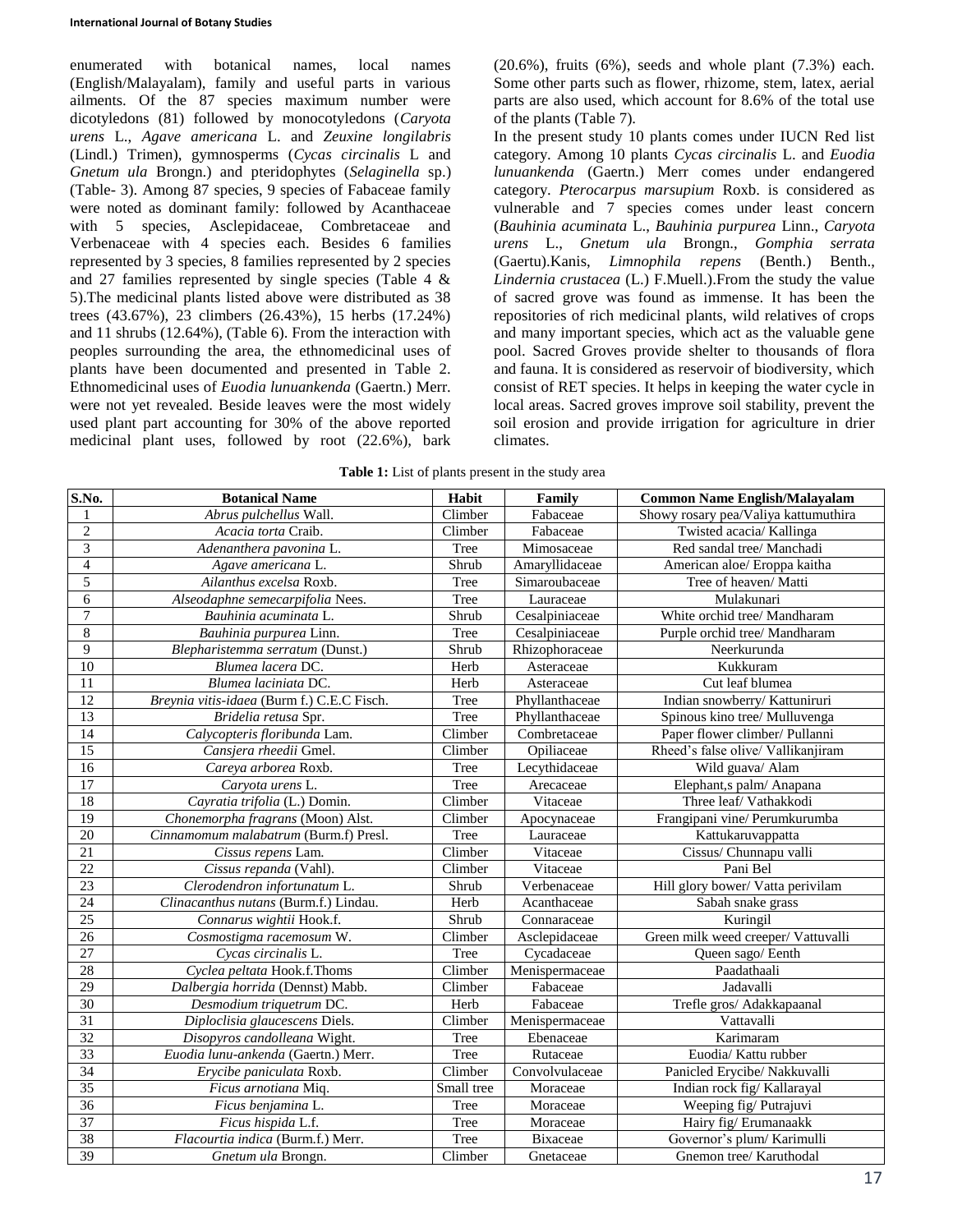| 40              | Gomphia serrata (Gaertu). Kanis.                 | Shrub       | Ochnaceae                        | Chavakampu                               |
|-----------------|--------------------------------------------------|-------------|----------------------------------|------------------------------------------|
| 41              | Grewia nervosa (Lour.) G.Panigrahi.              | Shrub       | Tiliaceae                        | Shiral/ Cherikotta                       |
| 42              | Hedyotis corymbosa (L) Lam.                      | Herb        | Rubiaceae                        | Diamond flower/ Parppatakappullu         |
| 43              | Hyptis suaveolens Poit.                          | Shrub       | Lamiaceae                        | Nattapoochedi                            |
| 44              | Justicia gendarussa L.f.                         | Shrub       | Acanthaceae                      | Gandarusa/Vathamkolli                    |
| 45              | Lagerstroemia speciosa (L) Pers.                 | Tree        | Lythraceae                       | Queen's flower/ Manimaruthu              |
| 46              | Lepidagathis incurva Buch.Ham.ex D.Don.          | Herb        | Acanthaceae                      | Curved lepidagathis                      |
| 47              | Limnophila repens Benth.                         | Herb        | Scrophulariaceae                 | Creeping marsh weed/Manganari            |
| 48              | Lindernia crustacea (L.) F.Muell.                | Herb        | Linderniaceae                    | Brittle false pimpernel/Tsjanga puspam   |
| 49              | Mallotus philippinensis Muell.Arg.               | Tree        | Euphorbiaceae                    | Kamala dye tree/ Kurukkutti              |
| $\overline{50}$ | Melestoma malabathricum L.                       | Shrub       | Melastomaceae                    | Malabar melastome/ Athirani              |
| 51              | Memecylon umbellatum Burm.f.                     | Tree        | Melastomaceae                    | Iron wood tree/ Kaayampoo                |
| 52              | Merremia umbellata Hall.f.                       | Climber     | Convolvulaceae                   | Hogvine/ Vayaravalli                     |
| $\overline{53}$ | Mucuna pruriens Baker.                           | Climber     | Fabaceae                         | Velvet bean/ Naikorana                   |
| 54              | Naregamia alata Wight and Arn.                   | Herb        | Meliaceae                        | Nilanarakam                              |
| $\overline{55}$ | Nothapodytes nimmoniana (J.Grah.) D.J Mabberley. | Tree        | Stemonuraceae                    | Ghanera/Peenari                          |
| 56              | Olea dioica Roxb.                                | Tree        | Oleaceae                         | Rose sandal wood/Edala                   |
| $\overline{57}$ | Pavetta indica L.                                | Tree        | Rubiaceae                        | Pavetta/ Vella pavetta                   |
| 58              | Phyllanthus reticulatus Poir.                    | Climber     | Phyllanthaceae                   | Black honey shrub/ Nirnelli              |
| $\overline{59}$ | Pleumaria alba L.                                | Tree        | Apocynaceae                      | White frangipani/ Chempakam              |
| 60              | Polyalthia korinti Hk.f. & T.                    | Tree        | Anonaceae                        | Karuvalli                                |
| 61              | Pongamia pinnata (L.) Panigrahi.                 | Tree        | Fabaceae                         | Indian beech/Ponnu                       |
| 62              | Premna latifolia Roxb.                           | Small tree  | Verbenaceae                      | Arani                                    |
| 63              | Pseuderanthemum malabaricum Gamb.                | Shrub       | Acanthaceae                      | Malabar false eranthemum                 |
| 64              | Pterocarpus marsupium Roxb.                      | Tree        | Fabaceae                         | Bastard teak/Venga                       |
| 65              | Rungia pectinata Nees.                           | Herb        | Acanthaceae                      | Comb rungia/ Tavasmurungi                |
| 66              | Salacia fruticosa Laws.                          | Climber     | Hippocrataceae                   | Ekanayakam                               |
| 67              | Samanea saman (Jacq.) Merr.                      | Tree        | Fabaceae                         | Rain tree                                |
| 68              | Selaginella sp.                                  | Herb        | Selaginellaceae                  | Creeping moss/ Garudapacha               |
| 69              | Spermacoce latifolia Aubl.                       | Herb        | Rubiaceae                        | Button weed/Puchha palla                 |
| 70              | Sterculia guttata Roxb.                          | Tree        | Sterculiaceae                    | Spotted sterculia/ Kavalam               |
| $\overline{71}$ | Strychnos nux-vomica L.                          | Tree        | Loganiaceae                      | Nux vomica/ Kanjiram                     |
| 72              | Strychnos vanprukii Craib.                       | Climber     | Loganiaceae                      | Poison nut/ Valli kanjiram               |
| 73              | Tabernamontana alternifolia L.                   | Tree        | Apocynaceae                      | Kunninpala                               |
| $\overline{74}$ | Tectona grandis L.f.                             | Tree        | Verbenaceae                      | Teak/Thekku                              |
| 75              | Telosma pallida Craib.                           | Climber     | Asclepidaceae                    | Paalkurumba                              |
| 76              | Terminalia arjuna Wight & Arn.                   | Tree        | $\overline{\text{Combretaceae}}$ | Arjuna tree/ Neermaruthu                 |
| 77              | Terminalia bellirica Roxb.                       | Tree        | Combretaceae                     | Bedda nut tree/Thannikka                 |
| 78              | Terminalia catappa L.                            | Tree        | Combretaceae                     | Indian almond/Badam                      |
| $\overline{79}$ | Tragia involucrata L.                            | Herb        | Euphorbiacae                     | Indian stringing nettle/Kodithoova       |
| $\overline{80}$ | Tylophora indica (Burm.f.) Merr.                 | Climber     | Asclepidaceae                    | Vallippala                               |
| 81              | Ventilago maderaspatana Gaertn.                  | Climber     | Rhamnaceae                       | Red creeper/ Vempata                     |
| $\overline{82}$ | Vernonia cinerea Less.                           | <b>Herb</b> | Asteraceae                       | Purple fleabane/ Poovamkurunal           |
| 83              | Vitex altissima L.f.                             | Tree        | Verbenaceae                      | Peacock chaste tree/ Mylellu             |
| 84              | Wattakaka volubilis (L.fil.) stapf.              | Climber     | Asclepidaceae                    | Green milk weed climber/ Vattakakkakkoti |
| 85              | Xylia xylocarpa Taub.                            | Tree        | Fabaceae                         | Indian iron tree/ Irul                   |
| 86              | Zanthoxylum rhetsa DC.                           | Tree        | Rutaceae                         | Indian prickly ash/Kothumurikku          |
| 87              | Zeuxine longilabris Benth.                       | Herb        | Orchidaceae                      | Long lipped zeuxine/ Thumpapoovu orchid  |

**Table 2:** Ethnomedicinal uses of the species present in the Iriveri Kavu

| S.No. | <b>Botanical Name</b>               | <b>Part Used</b>                     | <b>Medicinal Uses</b>                                                                                                      |
|-------|-------------------------------------|--------------------------------------|----------------------------------------------------------------------------------------------------------------------------|
|       | Abrus pulchellus Wall.              | Leaves and Root                      | It cures diseases like coryza, cough, gonorrhoea and skin infections.                                                      |
|       | Acacia torta Craib.                 | Bark                                 | Used for reducing swelling, pain etc and also used as antiseptic.                                                          |
| 3     | Adenanthera pavonina L.             | Seeds and leaves                     | Seeds-treat boils and inflammations<br>Decoction of leaves used to treat gout and rheumatism.                              |
|       | Agave americana L.                  | Root and Leaves                      | It takes against toothache, weak digestion, intestinal gas, diarrhoea,<br>dysentery.                                       |
|       | Ailanthus excelsa Roxb.             | Stem bark                            | It is used for the treatment of skin diseases, fever and treating bleeding<br>disorders.                                   |
| 6     | Alseodaphne semecarpifolia<br>Nees. | Stem bark                            | Used for dysentery, foot and mouth diseases.                                                                               |
|       | Bauhinia acuminata L.               | Bark, Flower and<br>Root             | Skin diseases, worms, tumours and diabetes.                                                                                |
| 8     | Bauhinia purpurea Linn.             | Bark, Leaves.<br>Root, Flowers, Stem | It is used for effective abscess, convulsions, cough, diabetes, edema,<br>rheumatism, jaundice, dysentery, leprosy, piles. |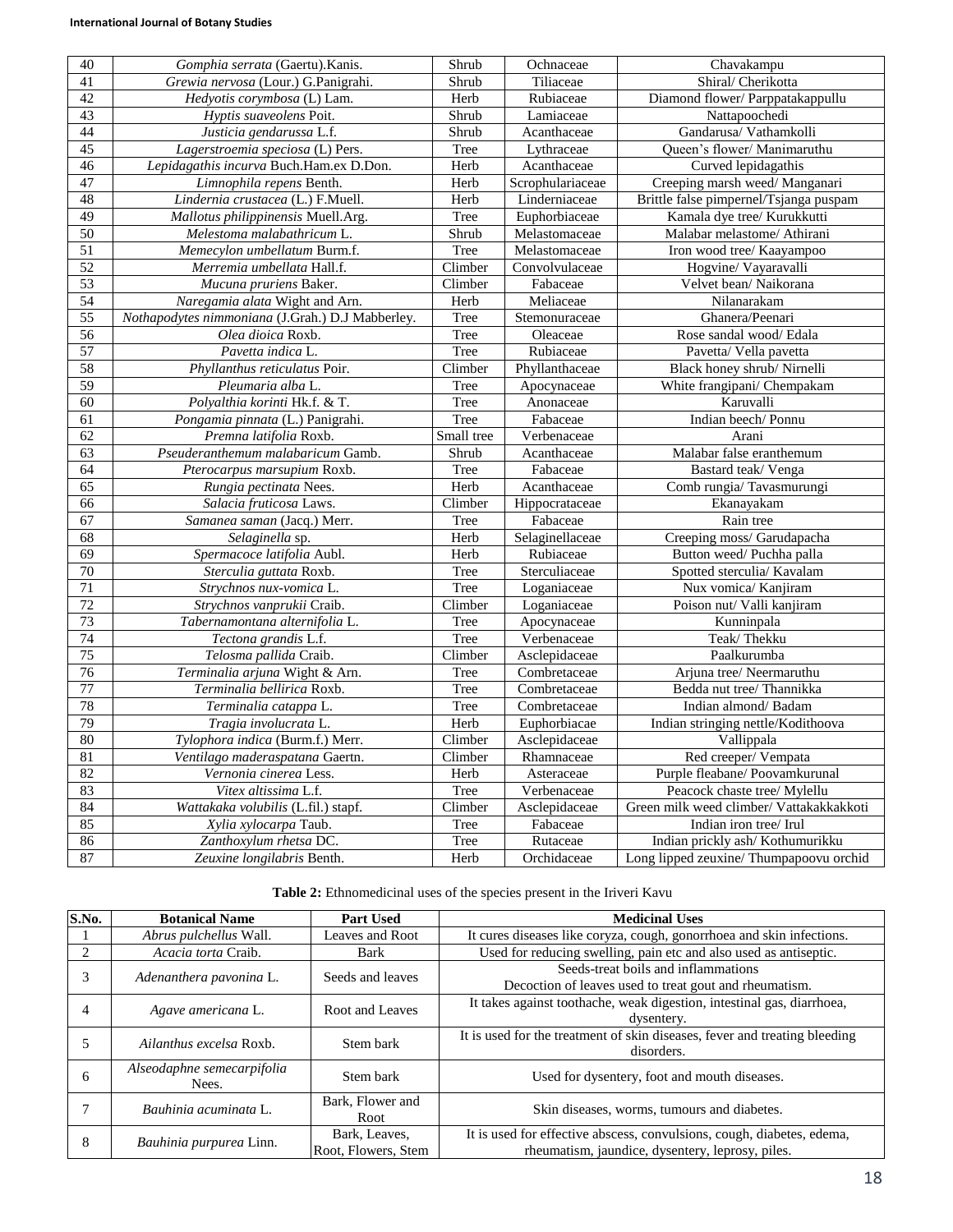| 9               | Blepharistemma serratum<br>(Dunst.)      | Tender leaves,<br>Fruits, Bark of Tree | Used for headache and remove patches on skin.                                                                                                                                                                                      |
|-----------------|------------------------------------------|----------------------------------------|------------------------------------------------------------------------------------------------------------------------------------------------------------------------------------------------------------------------------------|
| 10              | Blumea lacera DC.                        | Whole plant and<br>Root                | Root-Cure diseases of mouth<br>Whole plant- Wound healing, buccal diseases, bleeding piles.                                                                                                                                        |
| 11              | Blumea laciniata DC.                     | Leaves                                 | It is used to cure lung diseases.                                                                                                                                                                                                  |
| 12              | Breynia vitis-idaea (Burm f.)            |                                        |                                                                                                                                                                                                                                    |
|                 | C.E.C Fisch.                             | Whole plant                            | It is used to tonsillitis, haemorrhage, diabetes and dental caries.                                                                                                                                                                |
| 13              | Bridelia retusa Spr.                     | <b>Bark</b>                            | Used as, hypotensive and hypoglycaemic.<br>Leaves- leprosy, fever, dysentery, ulcers and vomiting                                                                                                                                  |
| 14              | Calycopteris floribunda Lam.             | Leaves and Fruits                      | Fruit used for jaundice, ulcers and skin diseases.                                                                                                                                                                                 |
| $\overline{15}$ | Cansjera rheedii Gmel.                   | Leaves                                 | It is having anti diabetic property.                                                                                                                                                                                               |
| 16              | Careya arborea Roxb.                     | <b>Bark and Sepals</b>                 | It is used for the treatment of cough, cold and it is applied externally as an<br>embrocation.                                                                                                                                     |
| 17              | Caryota urens L.                         | Tender bud leaves<br>and Flowers       | It is used for Dipsia, swelling, migraine, rheumatism, snake bite and<br>antioxidant.                                                                                                                                              |
| $\overline{18}$ | Cayratia trifolia (L.) Domin.            | Stem                                   | Stem extraction is used for abdominal pains.                                                                                                                                                                                       |
| 19              | Chonemorpha fragrans (Moon)<br>Alst.     | Roots and Leaves                       | These are used to cure stomach problems, cancer, cough, tumours and fever.                                                                                                                                                         |
| 20              | Cinnamomum malabatrum<br>(Burm.f) Presl. | <b>Bark</b>                            | Bark is used to cure, cough, headache, spider poison and as a mouth<br>refresher.                                                                                                                                                  |
| 21              | Cissus repens Lam.                       | Leaf                                   | Leaf extract taken against fever.                                                                                                                                                                                                  |
| 22              | Cissus repanda (Vahl).                   | Root                                   | Significant anti-inflammatory and analgesic and preferred it for the treatment<br>of pain and inflammation.                                                                                                                        |
| 23              | Clerodendron infortunatum L.             | Leaves, Roots and                      | It is used as herbal remedy for hair loss, asthma, cough,                                                                                                                                                                          |
|                 |                                          | Bark                                   | Diarrhoea, rheumatism, fever, skin diseases and respiratory diseases.                                                                                                                                                              |
| 24              | Clinacanthus nutans (Burm.f.)<br>Lindau. | Whole plant                            | It is used for diabetes, fever, anaemia and help to relief from pain.                                                                                                                                                              |
| 25              | Connarus wightii Hook.f.                 | Root                                   | Nerve swelling-Root ground with citrus reticulate into paste and applied<br>externally around the swelling.                                                                                                                        |
| 26              | Cosmostigma racemosum W.                 | Leaves                                 | Used to treat ulcerous sores.                                                                                                                                                                                                      |
| 27              | Cycas circinalis L.                      | Bark, Seeds and                        | Bark and Seed are ground to a paste with oil and used as a poultice on sores<br>and swellings.                                                                                                                                     |
|                 |                                          | Tender leaves                          | Juice of tender leaves is useful in the treatment of vomiting.                                                                                                                                                                     |
| 28              | Cyclea peltata Hook.f.Thoms              | Leaves                                 | It is help to cure fever and used for herbal preparations.                                                                                                                                                                         |
| 29              | Dalbergia horrida (Dennst)<br>Mabb.      | Roots                                  | Root extract having analgesic, anti-inflammatory and mild antibacterial<br>properties.                                                                                                                                             |
| 30              | Desmodium triquetrum DC.                 | Leaves                                 | Leaves extract is used in piles and colic and the dried leaves extract shows<br>wound healing activity.                                                                                                                            |
| 31              | Diploclisia glaucescens Diels.           | Leaf, Root and Bark                    | Leaf extract is used against diarrhoea<br>Powdered leaf with milk given in gonorrhoea and syphilis<br>Root and bark are claimed to be stomachic, improve appetite, useful in piles,<br>abdominal pains, fever, burning sensations. |
| 32              | Disopyros candolleana Wight.             | Root bark                              | Used against joint pain.                                                                                                                                                                                                           |
| 33              | Euodia lunuankenda (Gaertn.)<br>Merr.    | Root                                   | Roots are used to treat colds and rheumatism                                                                                                                                                                                       |
| 34              | Erycibe paniculata Roxb.                 | Bark and Root and<br>Fruit             | Root prescribed internally in fever<br>Ripe fruit eaten in constipation                                                                                                                                                            |
|                 |                                          |                                        | Bark is used in cholera.<br>Leaves used for control fertility.                                                                                                                                                                     |
| 35              | Ficus arnotiana Miq.                     | Leaves and Bark                        | Bark is used as astringent and also for diarrhoea, diabetes, leprosy, scabies,<br>wound and ulcer protective.                                                                                                                      |
| 36              | Ficus benjamina L.                       | Bark, Root and<br>Leaves               | Leaves boiled in oil and applied on wounds and bruises<br>Juice of bark used against liver diseases                                                                                                                                |
|                 |                                          |                                        | Powdered leaf and bark used for headache.<br>Fruit juice is mixing with honey is a good anti haemorrhage                                                                                                                           |
| 37              | Ficus hispida L.f.                       | Fruits and Leaves                      | Chew the leaves for diarrhoea                                                                                                                                                                                                      |
|                 |                                          |                                        | Different parts of the plant are used for dysentery, ulcers, psoriasis, piles and<br>jaundice.                                                                                                                                     |
|                 |                                          |                                        | Leaves and Roots are used in herbal medicine for treatment of snake bite. &                                                                                                                                                        |
| 38              | Flacourtia indica (Burm.f.)              | Roots, Leaves and                      | Bark is effective for joint pain.                                                                                                                                                                                                  |
|                 | Merr.                                    | Bark                                   | Most of the plant parts are used to cure cough, pneumonia and bacterial<br>throat infection.                                                                                                                                       |
| 39              | Gnetum ula Brongn.                       | Seeds                                  | Used for skin burning.                                                                                                                                                                                                             |
| 40              | Gomphia serrata (Gaertu). Kanis.         | Young branches<br>Leaves and Roots     | It is used as tonic for stomachic and preventing vomiting.<br>Young branches are used for toothache.                                                                                                                               |
| 41              | Grewia nervosa (Lour.)                   | Leaves and Bark                        | Treatment of diabetes and its associated complications such as oxidative                                                                                                                                                           |
|                 | G.Panigrahi.                             |                                        | stress and inflammation.                                                                                                                                                                                                           |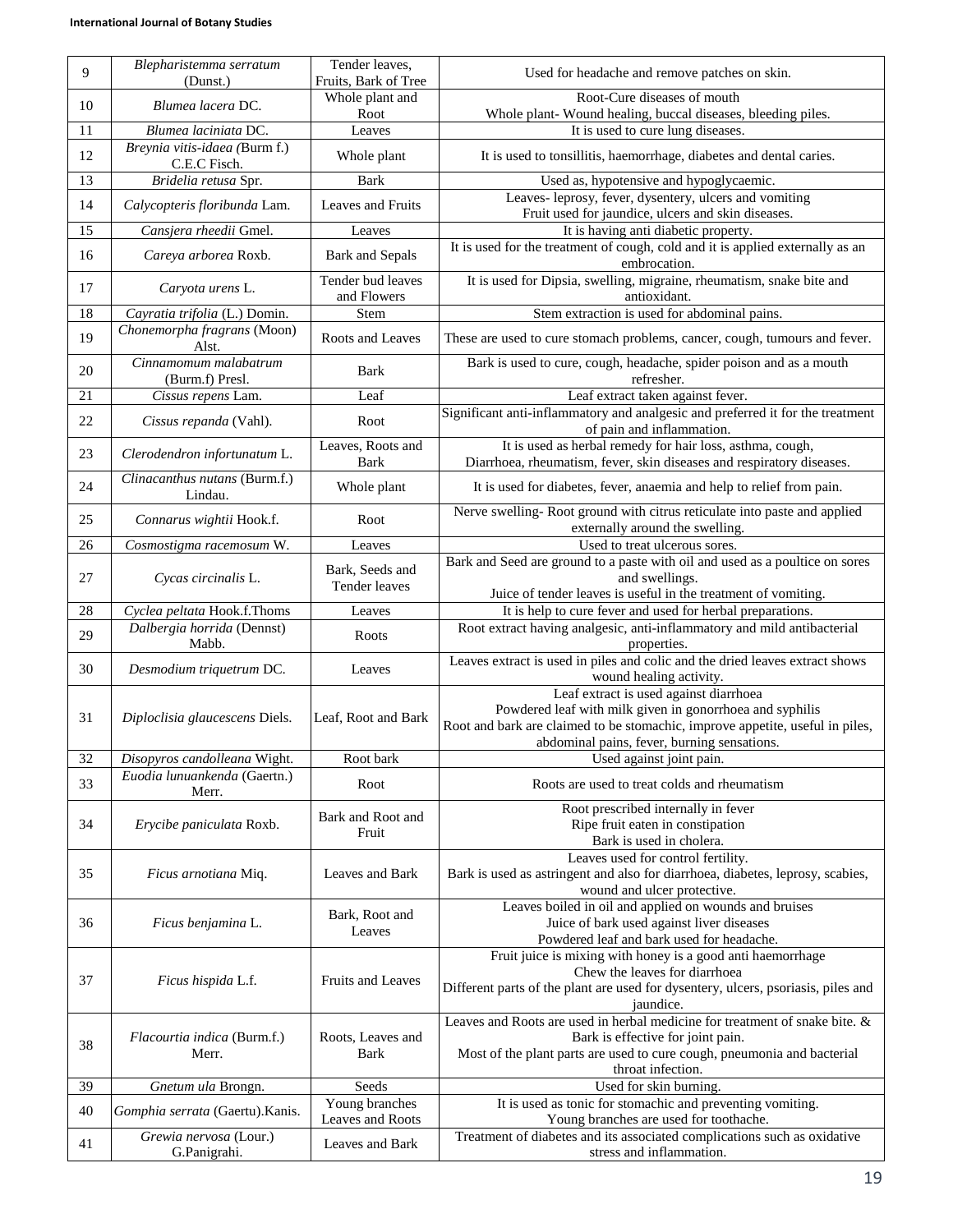| 42 | Hedyotis corymbosa (L) Lam.                | Whole plant and        | It takes against stomach ache, appendicitis, hepatitis, diarrhoea, dysentery,                                                    |
|----|--------------------------------------------|------------------------|----------------------------------------------------------------------------------------------------------------------------------|
|    |                                            | Root                   | constipation and urinary tract infection.                                                                                        |
|    |                                            | Root and Leaves        | Decoction of root valued as appetizer                                                                                            |
| 43 | Hyptis suaveolens Poit                     |                        | Leaves juice applied to athlete's foot and ring worm lesions<br>Leaf paste used for skin infections and cancers.                 |
|    |                                            |                        | Bark is a good emetic                                                                                                            |
| 44 | Justicia gendarussa L.f.                   | <b>Bark and Leaves</b> | Leaves are used for chest pain, rheumatism.                                                                                      |
|    |                                            |                        | Roots are used for stomach problems                                                                                              |
| 45 | Lagerstroemia speciosa (L) Pers.           | Roots and Leaves       | Leaves are used for diabetes and for weight loss.                                                                                |
| 46 | Lepidagathis incurva<br>Buch.Ham.ex D.Don. | Leaves                 | Treatment of blindness and ear infection.                                                                                        |
| 47 | Limnophila repens Benth.                   | Whole plant            | Whole plant paste is mixed with mimosa is used to treat leucoderma.                                                              |
| 48 | Lindernia crustacea (L.) F.Muell.          | Whole plant            | Whole plant is used for ringworms itches, dysentery and sores.                                                                   |
|    |                                            |                        | Leaf paste with lemon juice applying orally to cure bile secretion.                                                              |
| 49 | Mallotus philippinensis<br>Muell.Arg.      | Fruit and bark         | Fruit and fruit hairs using for internal cleansing purposes<br>Bark is an excellent anti microbial agent.                        |
|    |                                            |                        | Roots- Mouth wash for toothache                                                                                                  |
| 50 | Melestoma malabathricum L.                 | Roots and leaves       | Extraction of leaves cure wounds and against stomach problems and                                                                |
|    |                                            |                        | diarrhoea.                                                                                                                       |
| 51 | Memecylon umbellatum Burm.f.               | Leaves and Roots       | Leaf powder used against diabetes                                                                                                |
| 52 | Merremia umbellata Hall.f.                 | Root and Leaves        | Roots are used against excessive menstrual discharge.                                                                            |
|    |                                            |                        | Used for swelling and ulcers.<br>Bean is used to treat nervous disorders and arthritis                                           |
| 53 | Mucuna pruriens Baker.                     | Bean, Seed and         | Seed is for Parkinson disease                                                                                                    |
|    |                                            | Leaves                 | Leaves having antimicrobial and antioxidant activity.                                                                            |
| 54 | Naregamia alata. Wight and Arn.            | Whole plant            | Used for fever, anaemia, arthritis and asthma.                                                                                   |
|    | Nothapodytes nimmoniana                    |                        |                                                                                                                                  |
| 55 | (J.Grah.) D.J Mabberley.                   | Leaf and Stem          | Both having antimicrobial and anticancerous activity.                                                                            |
| 56 | Olea dioica Roxb.                          | Bark and leaves        | Used for reducing fever.                                                                                                         |
|    |                                            |                        | Bark is used for visceral obstructions                                                                                           |
| 57 | Pavetta indica L.                          | Bark, Leaves and       | Leaves and roots used in poultices for boils and itches                                                                          |
|    |                                            | Roots                  | Roots used for constipation and urinary complaints.                                                                              |
| 58 | Phyllanthus reticulatus Poir.              | Leaves and Roots       | It is used as the medicine for the fracture and traumatic injury                                                                 |
|    |                                            | Root, Leaves, Latex    |                                                                                                                                  |
| 59 | Pleumaria alba L.                          | and Bark               | Skin diseases, inflammations, arthritis and constipation.                                                                        |
| 60 | Polyalthia korinti Hk.f.&T                 | Root                   | Oral administration of root powder decoction is an antidote for Russell viper<br>bite.                                           |
|    |                                            |                        | Fruits are used to cure abdominal tumour Seeds- skin ailments                                                                    |
|    | Pongamia pinnata (L.) Panigrahi            | Fruits, Seeds, Leaf,   | Leaf juice-cold, coughs, dyspepsia, leprosy and gonorrhoea                                                                       |
| 61 |                                            | Bark, Flowers          | Bark-for bleeding piles, disease of eye, skin, vagina and wounds and Flowers                                                     |
|    |                                            |                        | used for diabetes.                                                                                                               |
| 62 | Premna latifolia Roxb.                     | Roots and Leaves       | Roots useful in inflammations, cardiac disorders, cough, asthma and                                                              |
|    |                                            |                        | bronchitis and Leaves are useful in dyspepsia, neuralgia and tumours.                                                            |
| 63 | Pseuderanthemum malabaricum<br>Gamb.       | Roots                  | Used to cure diarrhoea.                                                                                                          |
|    |                                            |                        | Bark is used for bleeding and toothache                                                                                          |
| 64 | Pterocarpus marsupium Roxb.                | <b>Bark and Leaves</b> | Leaves using externally for skin diseases and maintain blood sugar level.                                                        |
|    |                                            |                        | Leaf juice as coolant and prescribed for children suffering from small pox.                                                      |
| 65 | Rungia pectinata Nees.                     | Leaves and Root        | Bruised leaves applied to relieve pain and swelling. Roots are used to cure                                                      |
|    |                                            |                        | fever.                                                                                                                           |
| 66 | Salacia fruticosa Laws.                    | Root and Stem          | It is used to treat diabetes, gonorrhoea, asthma, joint pain, obesity, thirst and                                                |
|    |                                            |                        | menstrual problems.                                                                                                              |
| 67 | Samanea saman (Jacq.) Merr.                | Roots and Seeds        | Root is used for stomach cancer and seeds are chewed for sore Throat                                                             |
| 68 | Selaginella sp.                            | Whole plant            | Used for skin diseases, snake poison, traumatic edema and general debility.                                                      |
| 69 | Spermacoce latifolia Aubl.                 | Aerial parts           | It exhibits antioxidant activity.                                                                                                |
| 70 | Sterculia guttata Roxb.                    | Bark and Seed          | It is used to cure swelling, fever and diarrhoea                                                                                 |
| 71 | Strychnos nux-vomica L.                    | Seed                   | It is used for disease of the digestive tract, heart disorders, and diseases of<br>eye, lung and depression.                     |
| 72 | Strychnos vanprukii Craib.                 | Whole plant            | Disease of digestive tract, heart disorder, lung diseases and blood vessel<br>disorder.                                          |
| 73 | Tabernamontana alternifolia L.             | Root                   | It is used for the treatment of toothache.                                                                                       |
|    |                                            |                        | Bark-Diuretic, astringent and used against swelling                                                                              |
| 74 | Tectona grandis L.f.                       | Wood and Bark          | Wood is used for skin irritations.                                                                                               |
| 75 | Telosma pallida Craib.                     | Fruit                  | Latex of fruit and fruit paste use externally on the localized white patches<br>during the initial stages of leucoderma disease. |
| 76 | Terminalia arjuna Wight<br>& Arn.          | Bark                   | It is having anti cancerous activity and cure cardiovascular diseases.                                                           |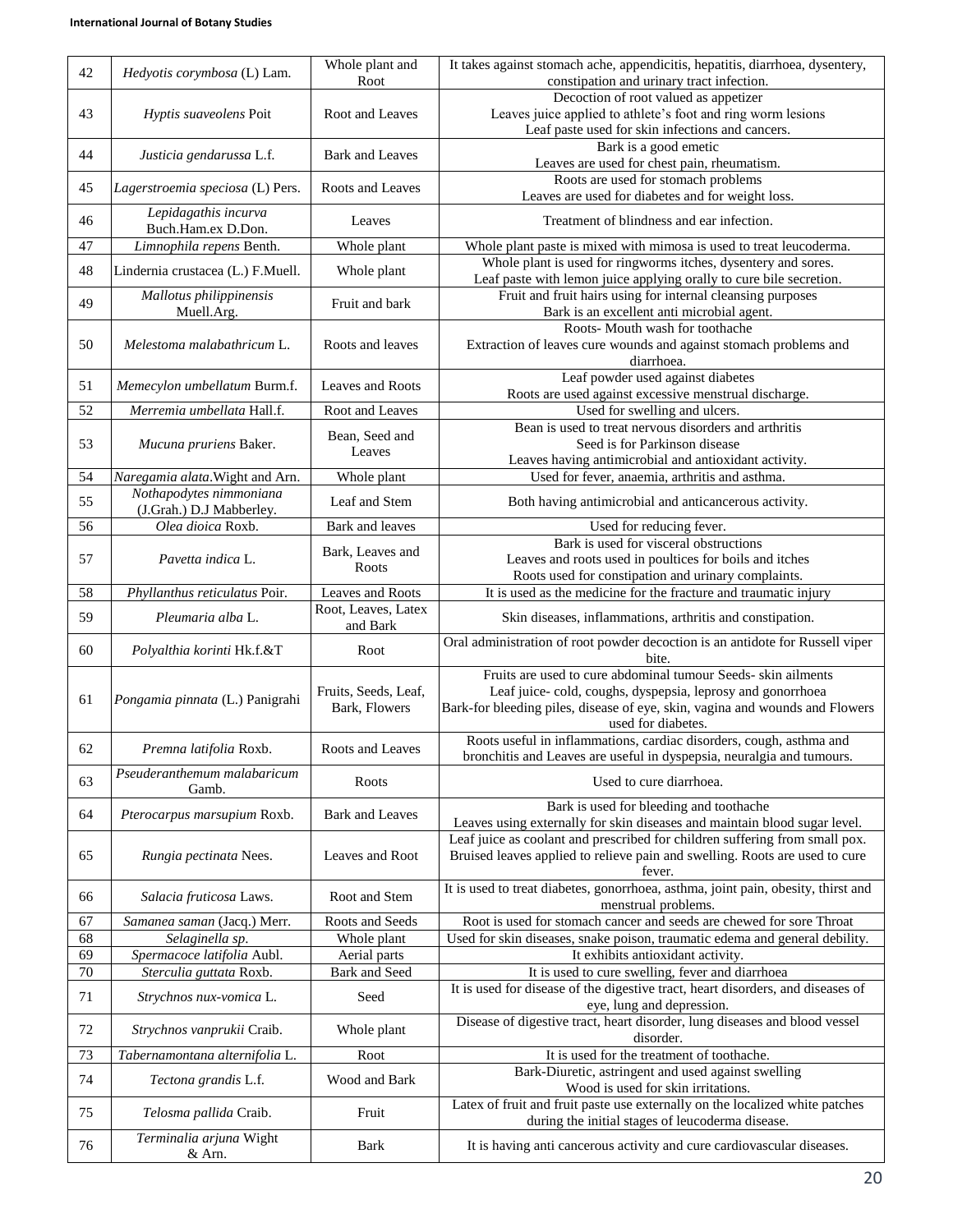| 77 | <i>Terminalia bellirica</i> Roxb.   | Bark, Seed, Fruit,          | Plant parts are used in the treatment of weak eyesight, gray hair, and                                                                                                         |
|----|-------------------------------------|-----------------------------|--------------------------------------------------------------------------------------------------------------------------------------------------------------------------------|
|    |                                     | and Whole plant             | anaemia.                                                                                                                                                                       |
| 78 | Terminalia catappa L.               | Leaves and Bark<br>extract  | It is used against cancer and diabetes.                                                                                                                                        |
| 79 | Tragia involucrata L.               | Roots and Leaves            | Roots are useful in puritic skin eruptions, veneral diseases, diabetes, and<br>guinea worms.<br>Leaves are supposed to be good for headache.                                   |
| 80 | Tylophora indica (Burm.f.)<br>Merr. | Leaves and Roots            | Roots used to cure cough, asthma and bronchitis<br>Leaves are used for dysentery and diarrhoea.                                                                                |
| 81 | Ventilago maderaspatana<br>Gaertn.  | Rhizome, Seeds and<br>Roots | The rhizome roots are used in the treatment of cough, rheumatism and<br>wound.<br>Roots are antibacterial, hypotensive and used in mucosal irritation, nausea<br>and vomiting. |
| 82 | Vernonia cinerea Less.              | Seeds                       | Seeds are used for killing worms, decrease gas troubles and used in<br>leucoderma and skin diseases.                                                                           |
| 83 | Vitex altissima.L.f.                | Roots and leaves            | The plant is believed to pacify vitiated kapha, vata, inflammation, wounds,<br>ulcers, allergy, worm infestations and urinary system diseases.                                 |
| 84 | Wattakaka volubilis (L.fil.) stapf. | Leaves                      | Application to boils and swelling.                                                                                                                                             |
| 85 | Xylia xylocarpa Taub.               | Bark                        | Decoction of bark given in gonorrhoea and diarrhoea.<br>It helps stop vomiting as a vermifuge.                                                                                 |
| 86 | Zanthoxylum rhetsa DC.              | Bark and Fruit              | Decoction of bark is taken internally as a cure for pain in chest.<br>Fruits are used to cure asthma, bronchitis, heart troubles and toothache.                                |
| 87 | Zeuxine longilabris Benth.          | Whole plant                 | Entire plant ground and made into pills, orally administrated 3 pills a day for<br>cure cough.                                                                                 |

# **Red Listed Plants**



*Cycas circinalis* L. *Euodia lunuankenda* (Gaertn.) Merr. *Pterocarpus marsupium* Roxb.

| S.No. | Class          | <b>Number</b> | <b>Percentage</b> |
|-------|----------------|---------------|-------------------|
|       | Pteridophytes  |               |                   |
|       | Gymnosperms    |               | 2.29              |
|       | Dicotyledons   |               | 93.10             |
|       | Monocotyledons |               | 3 44              |

**Table 3:** List of plant species coming under various classes

**Table 4:** Families having maximum number of species present in the study area

| S. No.         | Family         | <b>Number of Species</b> |
|----------------|----------------|--------------------------|
|                | Acanthaceae    |                          |
| $\overline{c}$ | Apocynaceae    | 3                        |
| 3              | Asclepidaceae  | 4                        |
| 4              | Asteraceae     | 3                        |
| 5              | Cesalpiniaceae | $\overline{c}$           |
| 6              | Combretaceae   | 4                        |
|                | Convolvulaceae | $\overline{2}$           |
| 8              | Euphorbiaceae  | $\overline{c}$           |
| 9              | Fabaceae       | 9                        |
| 10             | Verbenaceae    | 4                        |
| 11             | Lauraceae      | $\overline{c}$           |
| 12             | Loganiaceae    | $\overline{c}$           |
| 13             | Melastomaceae  | $\overline{c}$           |
| 14             | Menispermaceae | $\mathfrak{D}$           |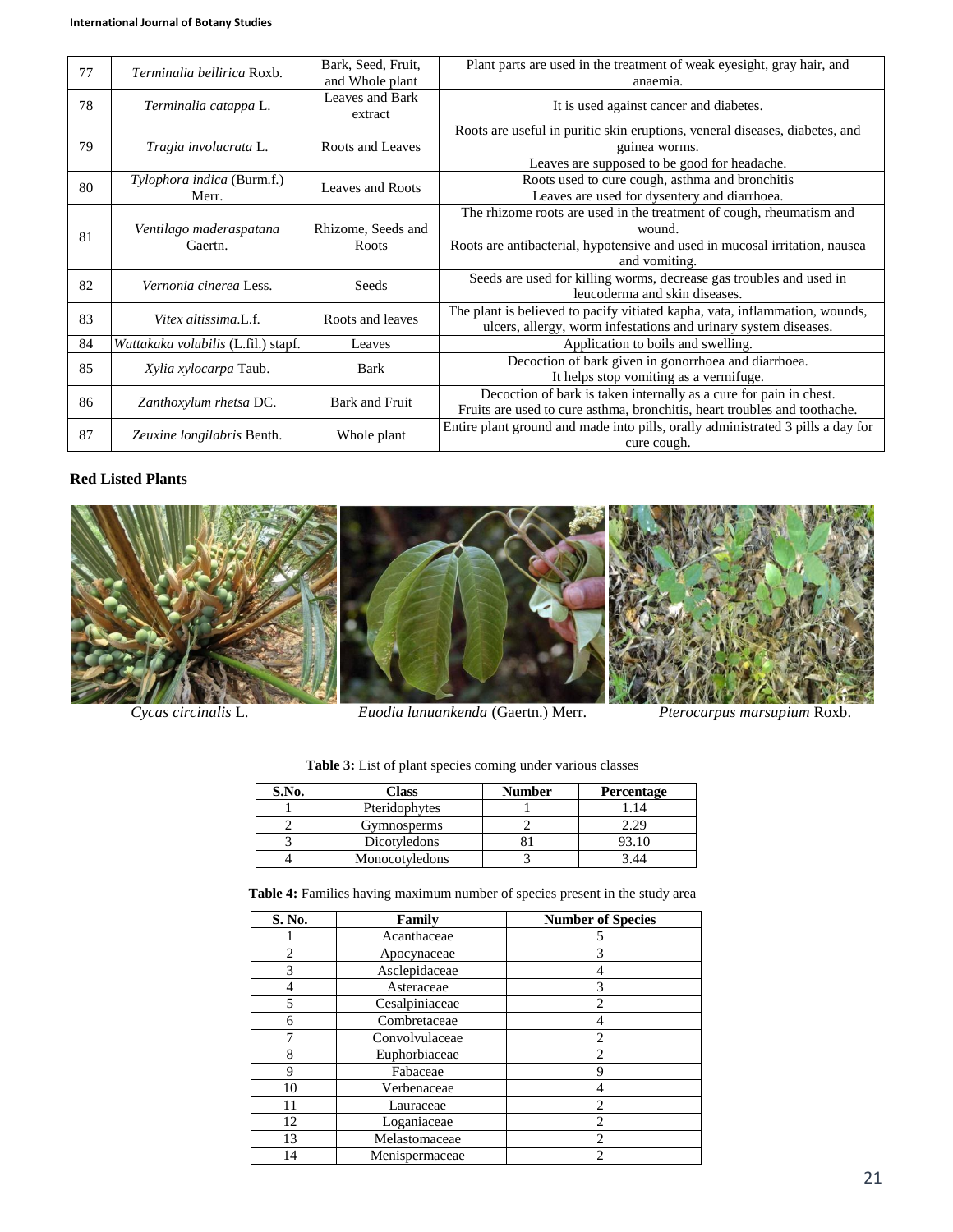| Moraceae       |  |
|----------------|--|
| Phyllanthaceae |  |
| Rubiaceae      |  |
| Rutaceae       |  |
| Vitaceae       |  |

**Table 6:** Percentage distribution of plant species based on Habit

| S. No. | Habit   | <b>Number Of Plants</b> | Distribution $(\% )$ |
|--------|---------|-------------------------|----------------------|
|        | Herb    |                         | 17.24                |
|        | Shrub   |                         | 12.64                |
|        | Tree    |                         | 43.67                |
|        | Climber |                         | 26.43                |

**Table 7:** Percentage distribution of various plant parts present in the study area

| S.No. | <b>Plant Parts</b> | Distribution $(\% )$ |
|-------|--------------------|----------------------|
|       | Leaves             | 30                   |
|       | Root               | 22.6                 |
|       | Bark               | 20.6                 |
|       | Seeds              | 7.3                  |
|       | Whole plant        | 7.3                  |
|       | Fruits             |                      |
|       | Other parts        |                      |

**Table 8:** List of red listed plants in the sacred grove according to IUCN Red Data Book.

| S. No. | <b>Botanical Name</b>              | <b>Status</b> |
|--------|------------------------------------|---------------|
|        | Cycas circinalis L.                | Endangered    |
|        | Euodia lunuankenda (Gaertn.) Merr. | Endangered    |
|        | <i>Pterocarpus marsupium Roxb.</i> | Vulnerable    |

#### **Discussion**

More than thousand sacred groves found all over India. It is not only place where number of rare plant species but also number important medicinal plants are conserved and preserved for primary health care of surrounding people of the area. Floristic composition of the sacred grove in the evergreen region has been recorded. During this study 87 plants belonging to 46 families were collected and identified its botanical name with family and local name. Similar study was done by Jayapal et al., (2013)<sup>[12]</sup>, Neiveli Vadavadhi Karuppar sacred grove at Thanjavur district was explored for floristic studies and reported for the first time. Totally 117 plant species belonging to 51 families and 102 genera were recorded in this grove.

In this study among 87 species 86 species of plants were noted as traditional folklore medicine. D Ramesh *et al.,*  (2013) [25] collected 87 medicinal plant species belonging to 42 families. He revealed that the sacred groves are not only place where number of rare plant species but also number of important medicinal plants are conserved and preserved for paimary health care of surrounding people of the area. Plants are categorized under various classes (dicot, monocot, gymnosperms and pteridophytes). Of the 87 species, maximum number was dicotyledons. Ratio of the species level between monocot and dicot is 1:27 which was supported by Sulekha and Shringi  $(2014)$  [36]. Here the ratio of species level between monocots to dicots is 1: 4.9. General pattern of vegetation varies from region to region because of great fluctuation of climate. The genus Ficus is predominantly present in this sacred grove. Gadgil *et al*., (1996) also reported that Ficus is the most revered tree of the orient and no species is traditionally felled. It is an evergreen region distributed as trees, climbers, herbs and shrubs. Gadgil and Vartak, (1974) revealed that the absence of human interference the sacred forests support the climax vegetation appropriate for their particular locality. Such climax vegetation is rich in species of trees, climbers and epiphyte. The floristic composition of the sacred groves indicates the pre-existence of climax vegetation in the area (Vartak *et al.*, 1986). As such, this grove is serving the vital function in preservation of plant species that have become very rare or extinct elsewhere.

In this study leaves were the most widely used plant part accounting for 30% of the above reported medicinal plant uses, followed by root (22.6%), bark (20.6%), fruits (6%), seeds and whole plant (7.3%) each. Some other parts such as flower, rhizome, stem, latex, aerial parts are also used, which account for 8.6% of the total use of the plants. Similar data was reported in the study of Ramesh *et al*., (2013) [25] were leaves (44%), root bark (14%), stem bark (9%), fruit (9%), whole plant (8%), seed (5%), rhizome (2%), tuber (2%) and gum (1%). The plants were used singly or in combination with other plant to treat the diseases and time to be taken for the treatment disease either short period of time or long period of time depending on severances of disease and condition of the patent. The present study resulted in the collection of 10 red listed plants; this supports the view expressed by various workers (Gadgil and Vartak, (1976); Unnikrishnan, (1995) that sacred groves are the treasure houses of rare and endemic species. Sacred groves have become fragmented habitats housing gene pools and became the last refuge for many rare, threatened, endangered and endemic plants (Anish Babu *et al.*, (2014)<sup>[2]</sup>.

## **Conclusion**

This study revealed that a number of valuable plant species are found in the sacred groves. If conservation measures are not introduced in the near future there may be a great loss of plant diversity. Nowadays the peoples are susceptible to the various diseases because they are living in polluted atmospheric condition of the modern world. So the herbal based medicine only tackles the problem. Hence every house should be maintaining some locally available medicinal plant in their garden to meet out their need for primary health care.

#### **References**

- 1. Akhila S, Amal V Rajappan, Sreenadh PK, Liby Baby, Preeja G Pillai. An ethno pharmacological survey on medicinal plants from Idamalayar, Ernakulam (dist), Kerala. World journal of pharmacy and pharmaceutical sciences. 2015; Vol. 4(8).
- 2. Anish Babu VB, Antony VT, Binu Thomas, Prabhu Kumar KM. Sacred groves: potential microhabitats for conserving rare endemic and threatened plants. Journal of Science. 2014; 4:223-226.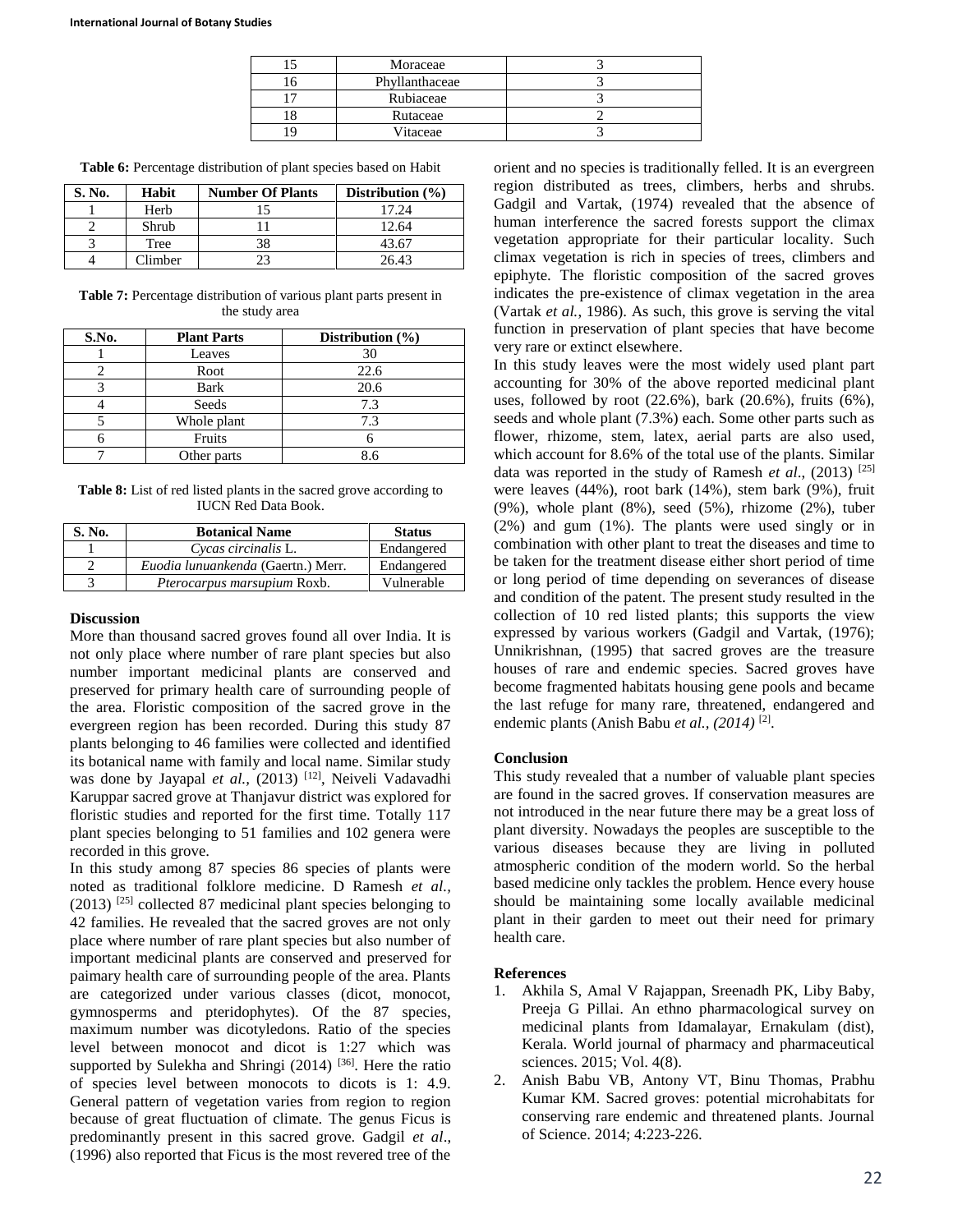- 3. Chand Basha S. Conservation and management of sacred groves in Kerala. In: Ramakrishnan PS, Saxena KG and Chandrashekara UM. (Editors), Conserving the Sacred for Biodiversity Management. UNESCO and Oxford-IBH Publishing, New Delhi, 1998; 337-347.
- 4. Chandrashekara UM. Conservation and management of sacred groves in Kerala (Project funded by the Biodiversity Cell, Department of Forests and Wildlife, Government of Kerala. Kfri research report, 2011; no. 412.
- 5. Chandrashekara UM, Sankar S. Ecology and management of sacred groves in Kerala, India. Forest Ecology and Management. 1998; 112(2):165-177.
- 6. Divya KR, Manonmani K. Floristic composition and Ethanobotanical practices of sacred groves of Nemmara, Palakkad District, Kerala. World Journal of Pharmacy and Pharmaceutical Sciences. 2013; 2(6).
- 7. Gadgil M, Vartak VD. Sacred Groves in India- a plea for continued conservation. Journal of Bombay Natural History Society. 1975; 73:623-647.
- 8. Gamble Fisher JS, CEC. Flora of Presidency of Madras. Adlord and sons Limt, London: Published under the authority of the secretary for Indiain council. 1915- 1935; 1, 2, 3:1-2017.
- 9. Hughes DJ, Chandran SMD. Sacred grove around the earth: An Overview. In: Ramakrishnan PS, Saxena KG and Chandrashekara UM (Editors) Conserving the Sacred for Biodiversity Management. UNESCO and Oxford-IBH Publishing, New Delhi, 1998; 69-86.
- 10. Islam AKMN, Islam MA, Hoque AE. Species composition of sacred groves, their diversity and conservation in Bangladesh. In: Ramakrishnan PS, Saxena, KG and Chandrashekara UM (Editors) Conserving the Sacred for Biodiversity Management. UNESCO and Oxford-IBH Publishing, New Delhi, 1998; 163-165.
- 11. Jahnovi Brahma, Binay Singh, Tribeni Mandal. Sacred Groves: An analysis made in the cultural perspective within BTC, Assam, India. Journal of biological and scientific opinion. 2014; 2(5).
- 12. Jayapal J, Tangavelou AC, Panneerselvam A. Vascular plant diversity in Neiveli Vadavadhi Karuppar Sacred Grove at Thanjavur district, Tamil Nadu. Asian Journal of Plant Science and Research. 2013; 3(6):9-13.
- 13. Jayapal J, Tangavelou AC, Panneerselvam A. Studies on the Plant diversity of Muniandavar Sacred Groves of Thiruvaiyaru, Thanjavur, Tamil Nadu, India. Journal for drugs and medicines. 2014; 6(1):48-62.
- 14. Jena MK, Pattnaik KK. Where trees do matter for society: the socio-cultural aspects of sal (Shorea robusta) and salap (Caryota urens L.) in the Similipal hills of Orissa, India, Nature is Culture, Intermediate Technology Publication. 1997; 79-89.
- 15. Jena MK, Pathi P, Acharya US. Biodiversity and its Cultural Diversity: Mode and Means in Primitive-Modern Continum, Environment and Disaster Management. 2000; 31-40.
- 16. Khan ML, Ashalata Devi, Khumbongmayum, Tripathi RS. The sacred groves and their significance in conserving biodiversity an overview. International Journal of Ecology and Environmental Sciences. 2008; 34(3):277-291.
- 17. Khan ML, Khumbongmayum AD, Tripathi RS. Ethnomedicinal plants in the sacred groves of Manipur. Indian Journal of Traditional Medicine. 2005; 4(1):21- 32.
- 18. Komal Chandrakar, Daneshver Kumar Verma, Devendra Sharma, Yadav KC. A study on the role of sacred groves in conserving the genetic diversity of the rare, endangered and threatened species of flora & fauna of Chhattisgarh state (India). International Journal of Scientific and Research Publications. 2014; 4(1):2-4.
- 19. Malhotra KC, Das K. Interface between faunal biodiversity and cultural heritage in southwest Bengal in India, In: Fujiki N and Macer R J (Eds.), Bioethics in Asia. Eubois Ethics Institute, Japan. 1997; 346-351.
- 20. Malhotra KC, Chatarjee Y, Gokhale Y. Sacred grove in India, Aryan books International, New Delhi, 2007; 102-122.
- 21. Maru RN, Patel RS. Ethno-Botanical Survey of Sacred Groves and Sacred Plants of Jhalod and Surrounding Areas in Dahod District, Gujarat, India. Research Journal of Recent Sciences. 2013; 2:130-135.
- 22. Mehta PK, Jain BK. Floristic study of sacred groves of Poshina forest range of Sabarkantha district, North Gujarat. International Journal of Plant Sciences. 2011; 6:137-140.
- 23. Panda Debabrata, Bisoi Sidhanta Sekhar, Palita Sharat K. Floral diversity conservation through sacred groves in Koraput district, Odisha, India: A Case Study. International Research Journal of Environment Sciences. 2014; 3(9):80-86.
- 24. Phansalkar NS, Kulkarni DK. Ecological survey of Anjanavale sacred grove from Junnar area of Pune district, Maharashtra state, India. Indian Journal of Advances in Plant Research (IJAPR). 2014; 1(4):10-12.
- 25. Ramesh D, Anbalagan M, Arumugam K. Ethnobotanical survey on sacred grove of Panruti Taluk, Cuddalore District, Tamil Nadu. International Journal of Research in Plant Science. 2013; 4(1):1-7.
- 26. Romanucci-Ross L, Moerman DF, Tancredi LR (eds). The Anthropology of Medicine: From Culture to Method. New York: Praeger Press, 1983.
- 27. Sanjay Sharma, Rajni Devi. Sacred Groves: Traditional way of conserving plant diversity in Block Bhalwal of Jammu district (J&K). International Journal of Science and Research (IJSR). 2014; 3:239-242.
- 28. Sanjay Yadav, Yadav JP, Vedpriya Arya, Manju Panghal. Sacred groves in conservation of plant biodiversity in Mahendergarh district of Haryana. Indian Journal of Traditional Knowledge. 2010; 9(4):693-700.
- 29. Sasikala K, Harilal CC, Pradeepkumar G. Phytosociological Studies of two sacred groves in Mahe, U.T. of Puducherry, India. Bioscience Discovery. 2014; 5(2):154-159.
- 30. Selvamony Sukumaran, Solomon Jeeva. A floristic study on miniature sacred forests at Agastheeshwaram, southern peninsular India. Eur Asian Journal of Bio Sciences. 2008; 2:66-72.
- 31. Selvamony Sukumaran, Solomon Jeeva, Appavoo Deva Sobhana Raj, Doraipandian Kannan. Floristic diversity, conservation status and economic value of miniature sacred groves in Kanyakumari district, Tamil Nadu,